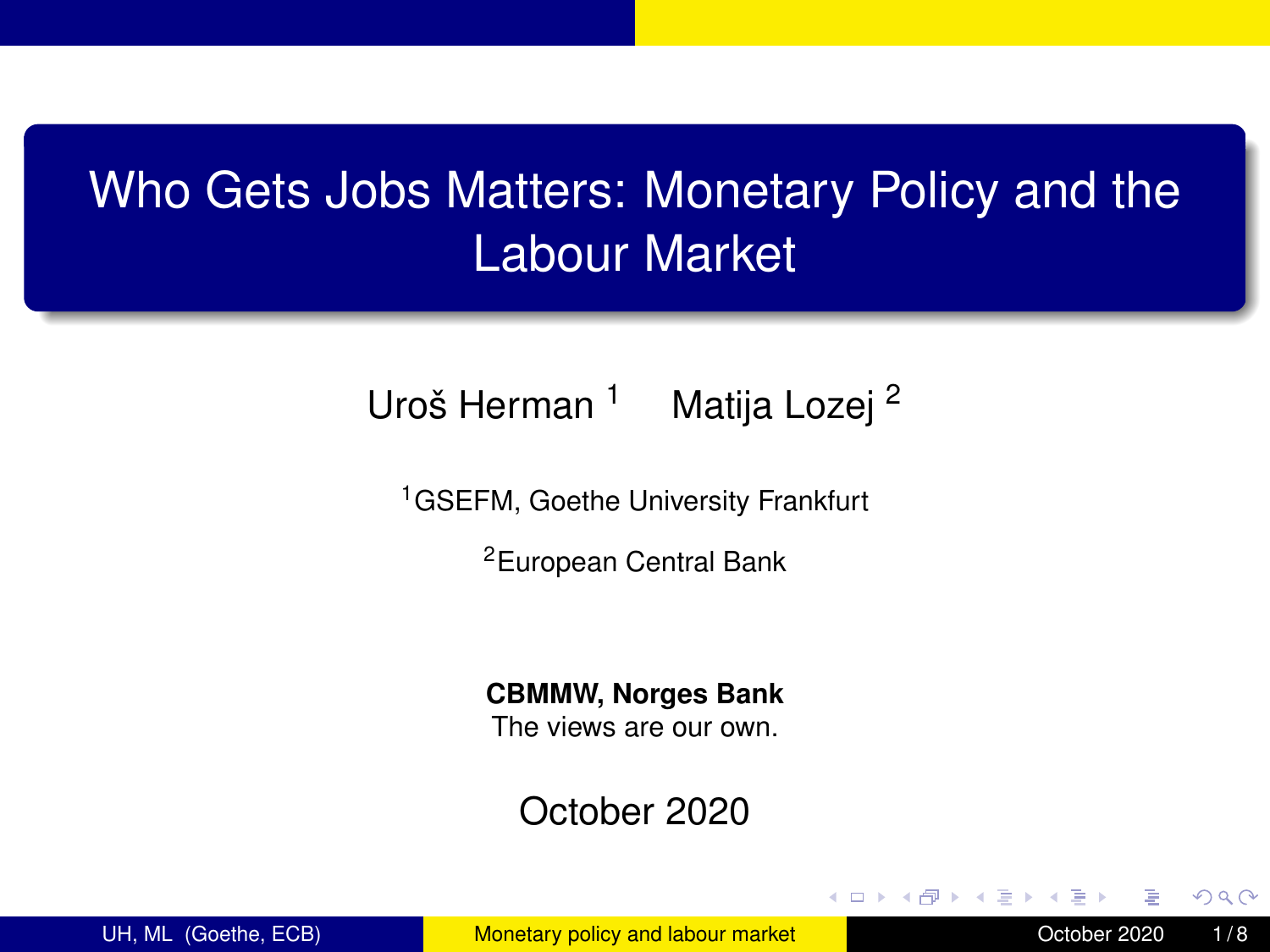# <span id="page-1-0"></span>**Motivation**

- The distribution of wealth and the riskiness of income matter for macroeconomic fluctuations in HANK models (Kaplan, Moll, Violante (2018))
- For most households, labour income is the main source of income
- Labour markets are segmented and do not always move in the same way - it matters, *where* on the labour market one is
- In a NK framework, where output is demand-determined in the short run, labour market situation in a particular segment may also matter for aggregate outcomes, because MPCs differ

 $\Omega$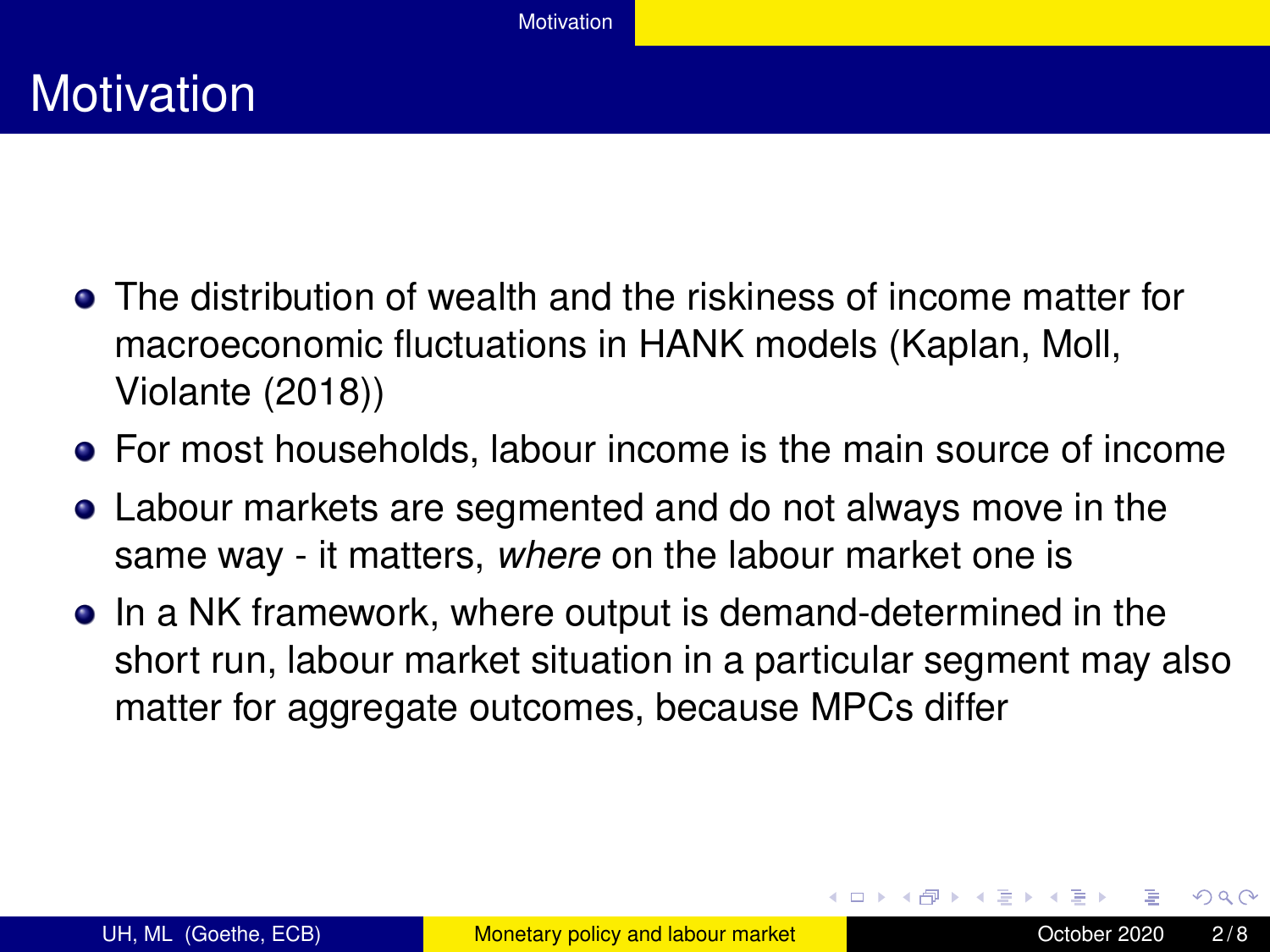## <span id="page-2-0"></span>Net hires from persistent non-employment

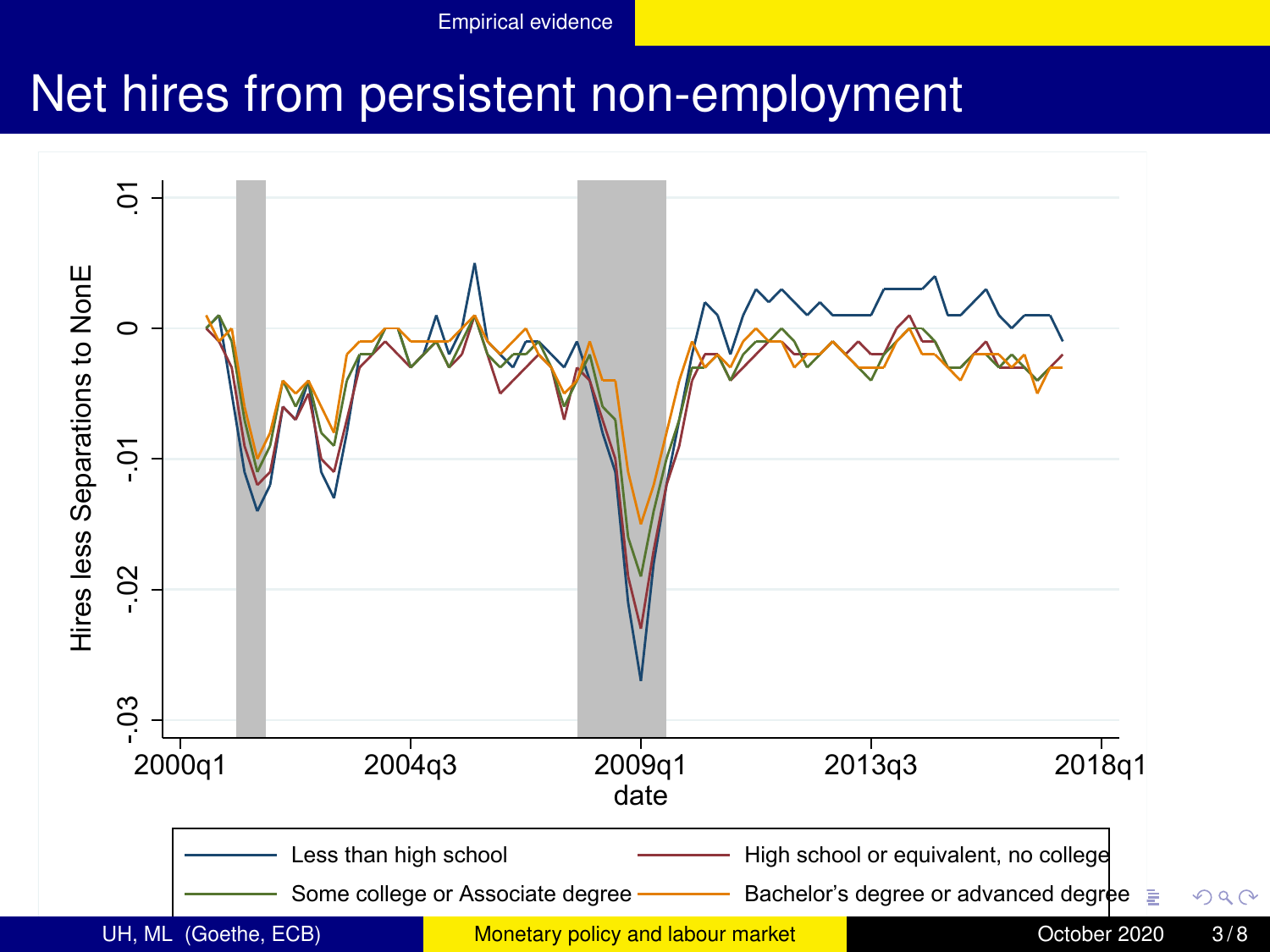# <span id="page-3-0"></span>Wage rigidity (% reporting no change over past year)



UH, ML (Goethe, ECB) [Monetary policy and labour market](#page-0-0) Correspondence October 2020 4/8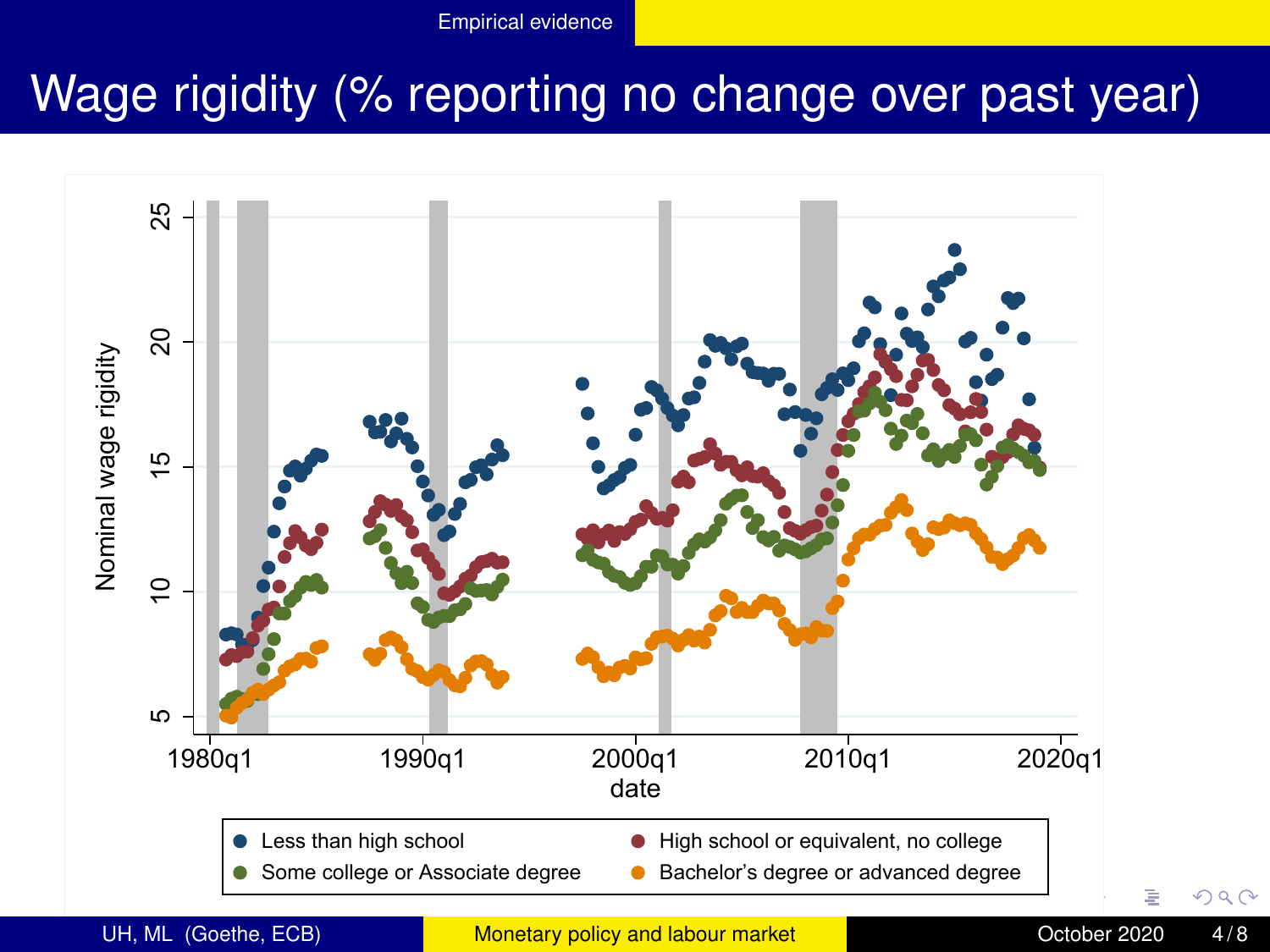<span id="page-4-0"></span>To capture the empirical facts, we build the model that is:

- **New Keynesian** (sticky prices, wages) ⇒ Role for monetary policy
- **Search and matching** framework ⇒ Role for labour supply, labour demand, wage rigidity, unemployment
- **Labour market segmentation** ⇒ Role for different groups
- **Incomplete markets** and an occasionally binding constraint ⇒ Role for precautionary savings, marginal propensities to consume, risk

We then examine the implications of this setup for monetary policy.

 $\Omega$ 

**K ロ ト K 伺 ト K ヨ ト K**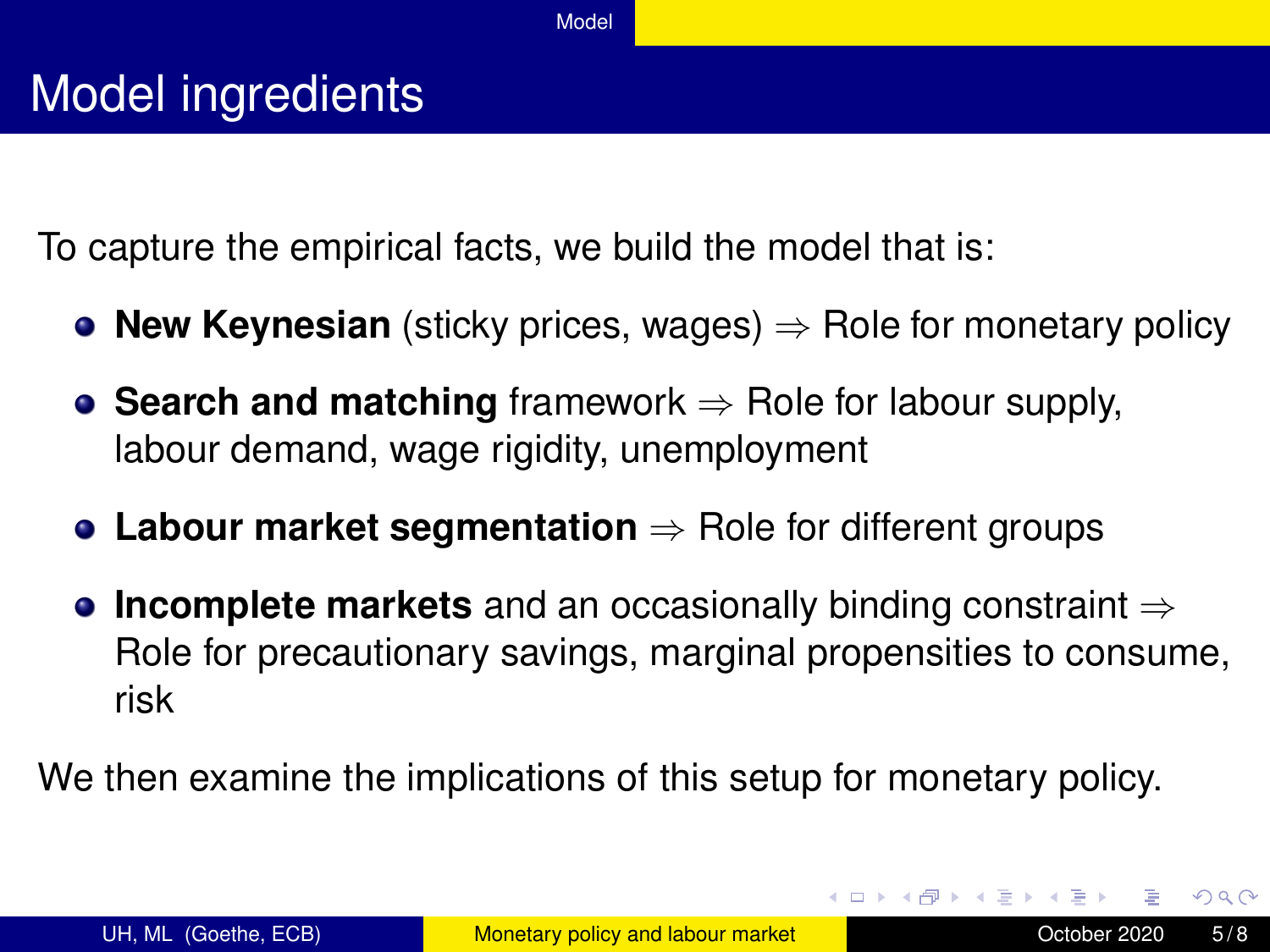## <span id="page-5-0"></span>Monetary policy shock - aggregates

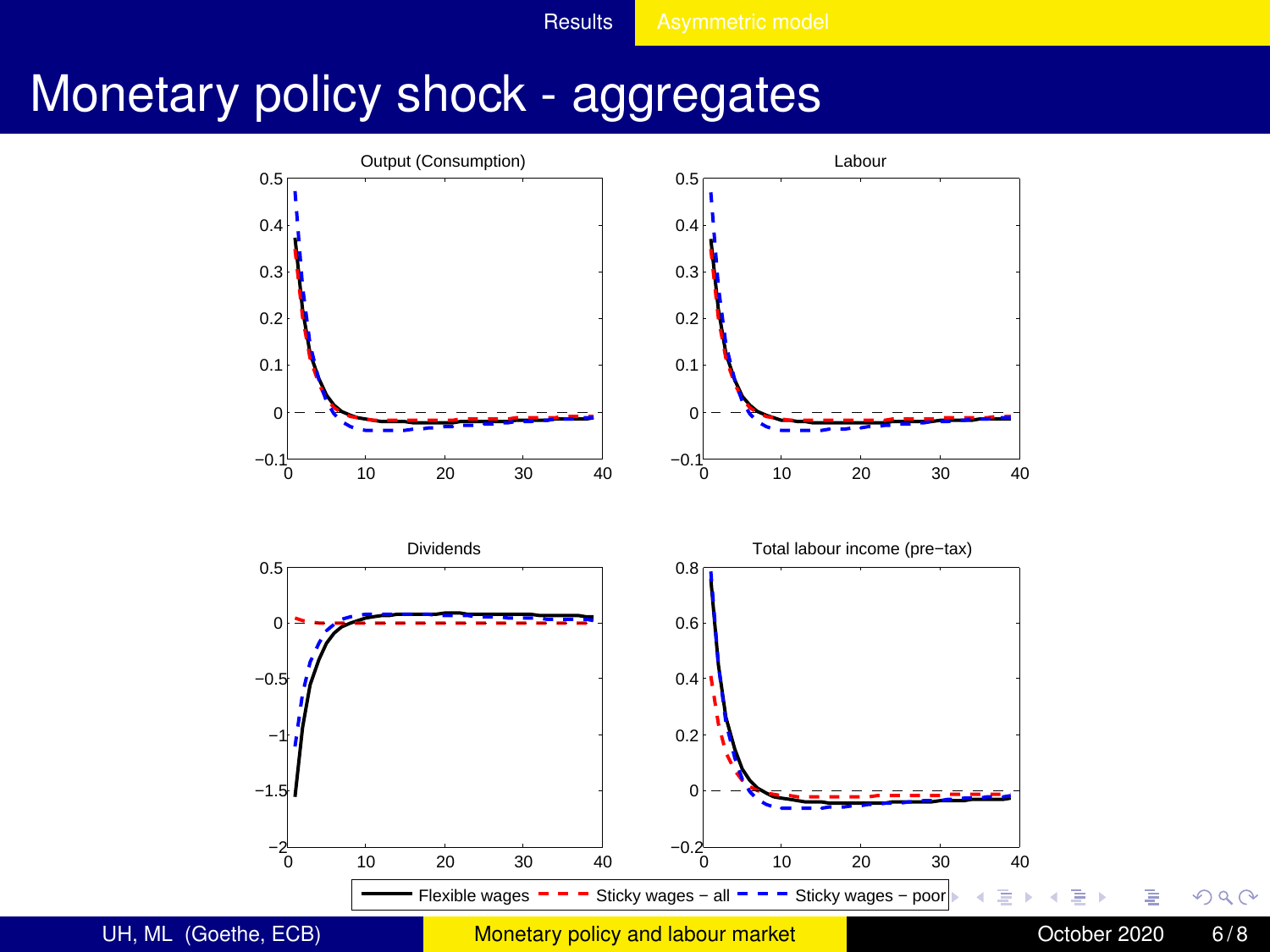# <span id="page-6-0"></span>Monetary policy shock - by groups, labour market



 $299$